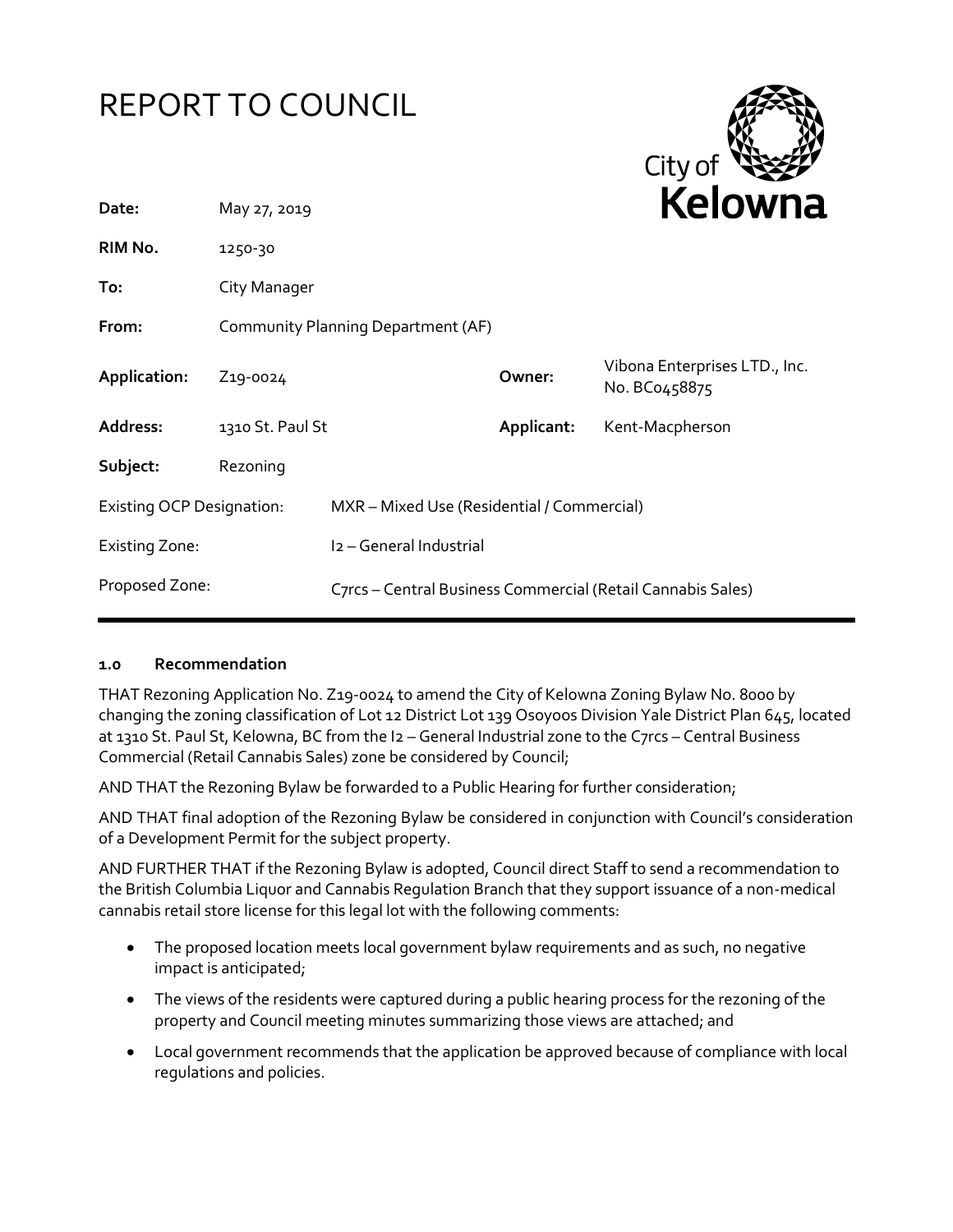## **2.0 Purpose**

To consider a development application to rezone the subject property from I2 – General Industrial zone to the C7rcs – Central Business Commercial (Retail Cannabis Sales) to allow for a retail cannabis sales establishment.

## **3.0 Community Planning**

Community Planning Staff recommend support for the proposed rezoning to C7rcs – Central Business Commercial (Retail Cannabis Sales) to allow for a retail cannabis sales establishment on the subject property as it is in line with the Official Community Plan (OCP) Future Land Use Designation of MXR – Mixed Use (Residential / Commercial).

This application was received prior to the close of the first intake of retail cannabis sales establishment applications on November 30, 2018. As such, it was evaluated in accordance with the Council-endorsed process and was selected to move forward with the City's standard rezoning process, established in the Development Application Procedures Bylaw. This application received a score of 71.43, and the overall average overall score of all applications evaluated was 69.53.

Should Council support the proposed Rezoning Bylaw, the property would be rezoned to a retail cannabis sales subzone, and Staff would send a recommendation to the British Columbia Liquor and Cannabis Regulation Branch indicating support for issuance of a non-medical cannabis retail store license for this property.

The application meets the Zoning Bylaw No. 8000 and there are no variances being requested. Further, the applicant has confirmed the completion of public notification in accordance with Council Policy No. 367.

## **4.0 Proposal**

## 4.1 Background

The existing building located on-site originally received an approved building permit in the early 1960's as a single family dwelling and has since transitioned into a food primary establishment. Should Council support the proposed rezoning application a tenant improvement building permit would be required for the conversion of use to allow for a retail cannabis establishment. Any exterior form and character changes to the existing building and overall site will require an approved Development Permit.

## 4.2 Project Description

Should the rezoning application be supported by Council and the applicant move forward with a Development Permit, the applicant has proposed that the existing building be renovated in conjunction with a new paved surface parking lot at the rear of the building, accessed off of the rear lane, a connecting hard surfaced walkway from the parking lot to the building frontage and new landscaping in the front and side yards along St Paul Street and between the adjacent property to the north. The applicant will be required to dedicate 0.75 m of the rear property to achieve a standard 6.0 m wide laneway at the rear.

## 4.3 Site Context

The subject property is centrally situated within the Downtown Urban Centre on the west side of St. Paul St, just south of the Cawston Ave and St. Paul St intersection. Sensitive uses that were identified within a 150 metre radius include a Liquor Primary Establishment (1304 Ellis St, 421 Cawston Ave and 1250-1298 Ellis St).

Specifically, adjacent land uses are as follows: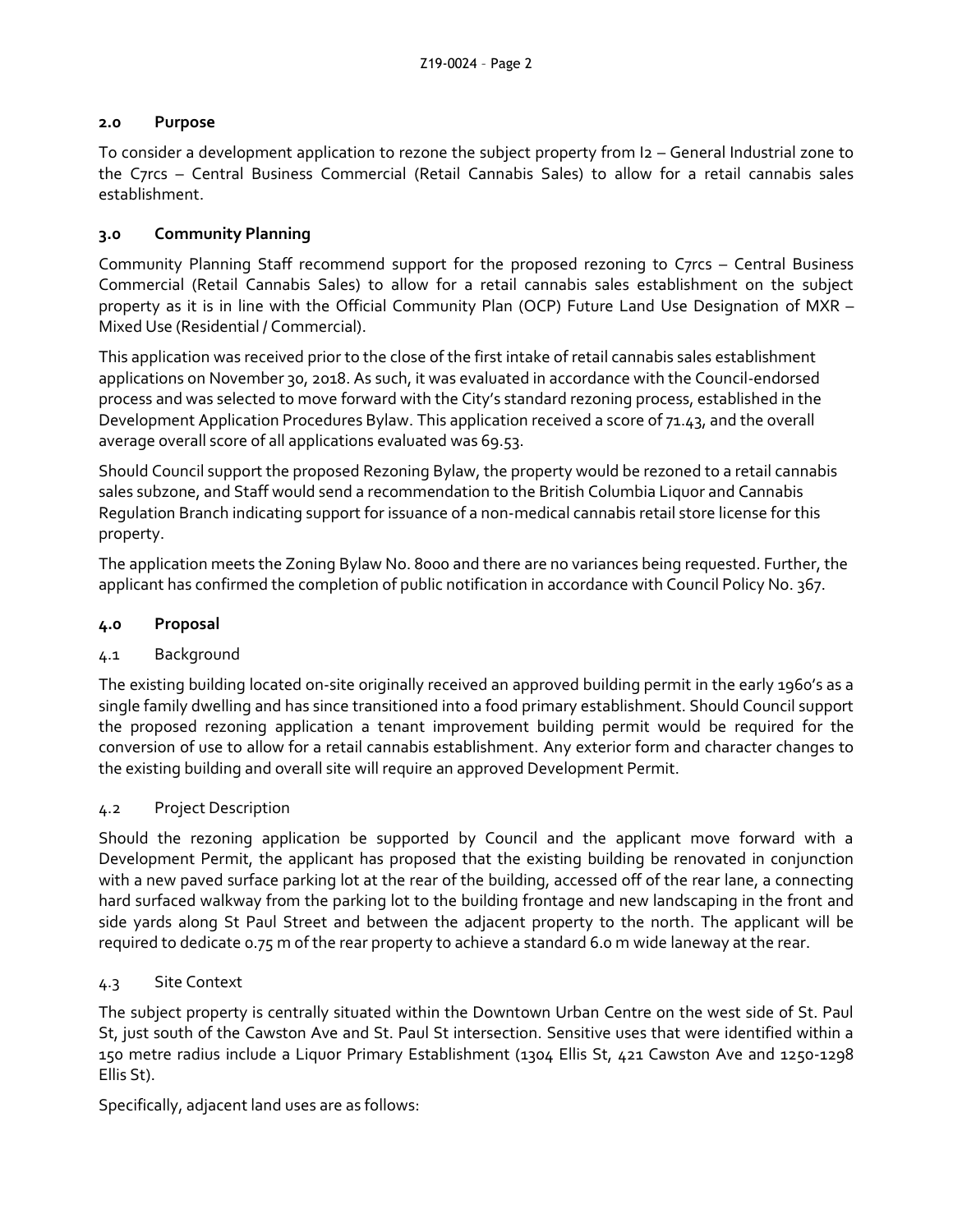| <b>Orientation</b> | Zoning                                       | <b>Land Use</b>              |
|--------------------|----------------------------------------------|------------------------------|
| North              | C <sub>7</sub> – Central Business Commercial | Commercial / Retail Building |
| East               | C <sub>7</sub> – Central Business Commercial | Public Parking Lot           |
| South              | I2 - General Industrial                      | <b>Bottle Depot</b>          |
| West               | C <sub>7</sub> – Central Business Commercial | Private Parking Lot          |

#### **Subject Property Map:** 1310 St Paul Street



## **5.0 Current Development Policies**

5.1 Kelowna Official Community Plan (OCP)

## **Development Process**

**Compact Urban Form.**<sup>1</sup> Develop a compact urban form that maximizes the use of existing infrastructure and contributes to energy efficient settlement patterns. This will be done by increasing densities (approximately 75 - 100 people and/or jobs located within a 400 metre walking distance of transit stops is required to support the level of transit service) through development, conversion, and re-development within Urban Centres (see Map 5.3) in particular and existing areas as per the provisions of the Generalized Future Land Use Map 4.1.

**Downtown Development.**<sup>2</sup> Support rezoning to C7 use in the downtown Urban Centre area only where properties are surrounded on a minimum of 3 sides by existing C7 zoning. The intent of this policy is to support intensification within the existing core areas of Downtown

## **6.0 Technical Comments**

#### 6.1 Building & Permitting Department

Full Plan check for Building Code related issues will be done at time of Building Permit applications

<sup>-</sup><sup>1</sup> City of Kelowna Official Community Plan, Policy 5.3.2 (Development Process Chapter).

<sup>&</sup>lt;sup>2</sup> City of Kelowna Official Community Plan, Policy 5.3.4 (Development Process Chapter).